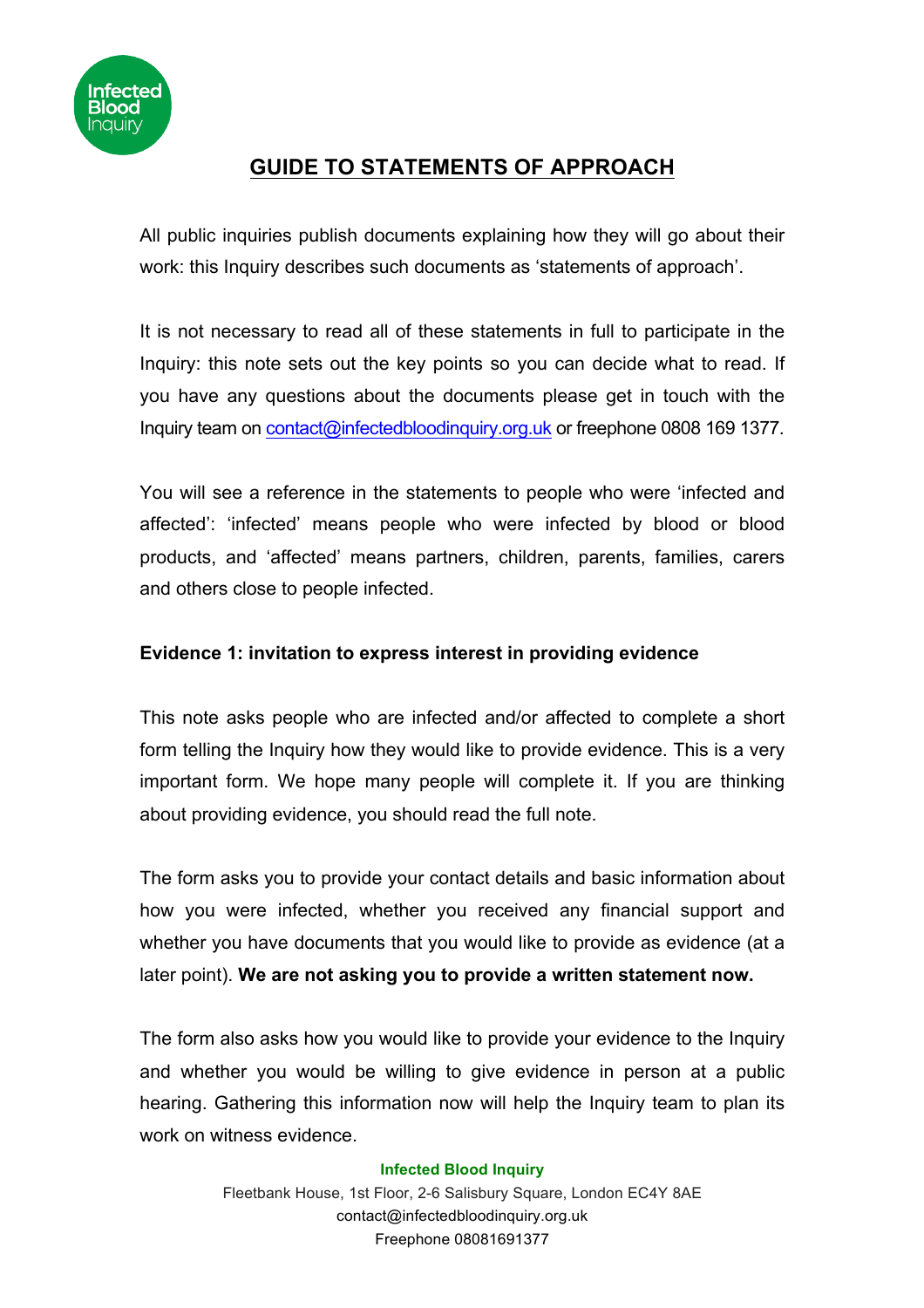### **Evidence 2: Gathering written statements**

This statement explains how the Inquiry will gather written statements**.** 

The Inquiry will contact people who complete the form described above, and others such as government officials and medical professionals, and if they have relevant evidence will ask them to provide a written statement.

If we ask you to provide a statement you can do this by yourself, with help from your lawyer, or you can ask the Inquiry team to help.

There is also guidance on the format of the written statement and on anonymity: you should read this if you are asked to provide a written statement.

### **Anonymity and Redaction**

This statement explains how the Inquiry will treat requests for anonymity. The Chair is likely to agree to a request for anonymity from someone who is infected or affected whose evidence includes personal sensitive information: you should read this statement if this applies to you.

Redaction is the word used when text is blacked out of a document so that it can no longer be read. Restriction orders are used to limit the sharing of information. This statement explains how the Inquiry will use these two methods to protect personal information or remove information that is not relevant to the Inquiry.

If you are providing documents to the Inquiry you should do so without removing any information – the Inquiry team will do this.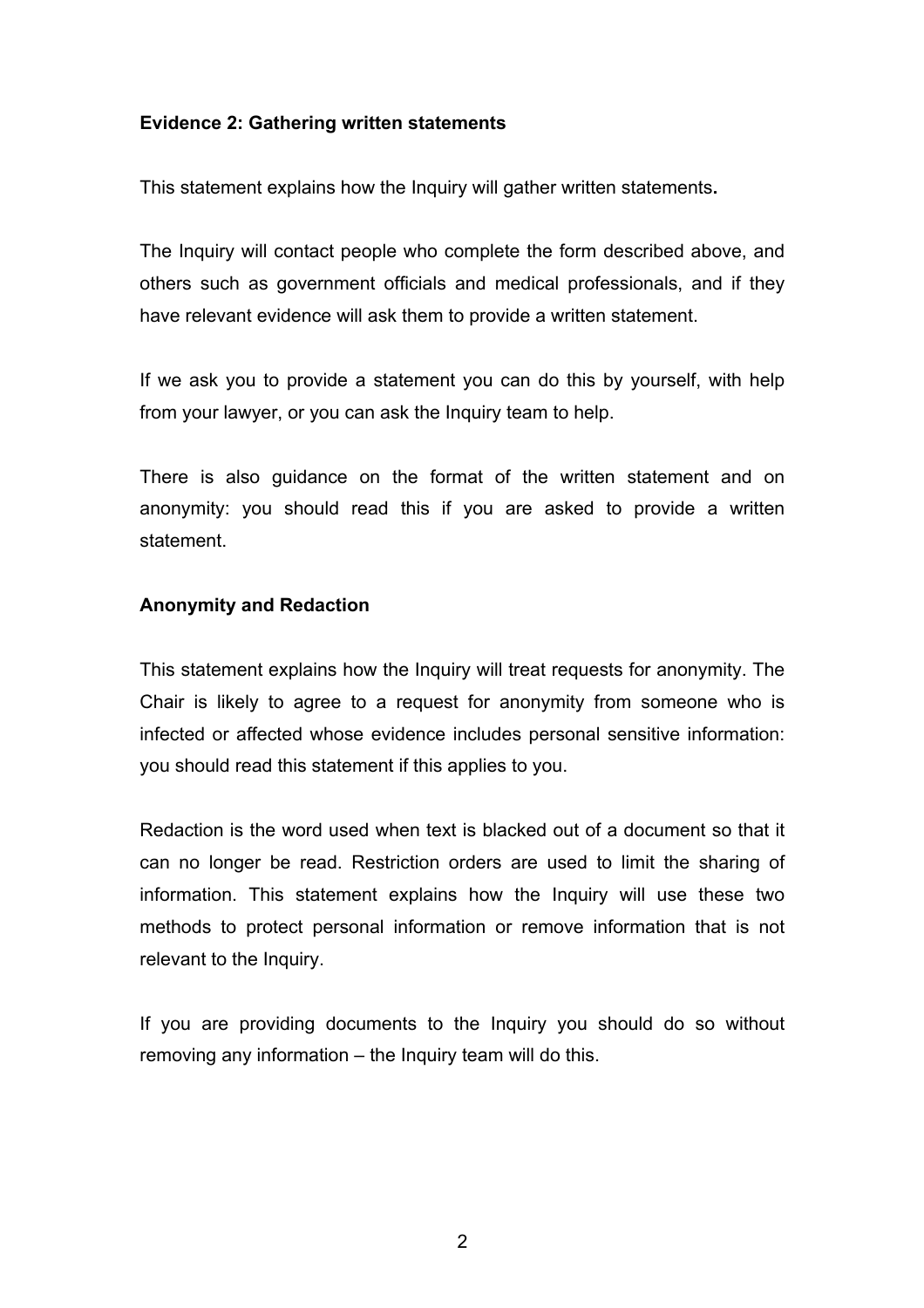#### **Core Participant Status**

This statement sets out the approach this Inquiry is taking to core participants. These are individuals or organisations with a particular interest in how a public inquiry goes about its work, and with specific rights under the Inquiry Rules.

It is not necessary to be a core participant to provide evidence to the Inquiry and there are many other ways to participate in this Inquiry such as providing a written statement, providing evidence or speaking at a public hearing. Core participants will also be expected to work with the Inquiry on its procedures.

The Inquiry Rules require the Chair to consider whether that individual or organisation has played a significant role in the subject of the Inquiry, has a significant interest in the Inquiry, or might be subject to criticism (if you believe this applies to you, you should read the relevant parts of this statement). The Chair must also consider the need to avoid unnecessary cost.

In addition to this, the Chair can consider other matters relevant to the particular Inquiry. In his **Statement on Core Participant Status**, the Chair has set out other aspects he will consider in view of the scale of this Inquiry: including being part of one of the campaign groups, or having joined with others to instruct lawyers in earlier proceedings or to advise on matters which are closely linked to the Inquiry, or showing that your involvement would add to achieving the aims of the Inquiry. Although it is not necessary to have a lawyer to be a core participant, many people have joined together under four firms of lawyers (Collins Solicitors, Leigh Day, Thompsons Solicitors Scotland, and Watkins & Gunn). Individuals must apply to be core participants but the Chair expects to grant core participant status to people who are already represented by these firms. The Inquiry Rules require the Chair to direct core participants with similar interests to be represented by the same legal representative and so it is likely that funding will not be available for a large number of different legal representatives.